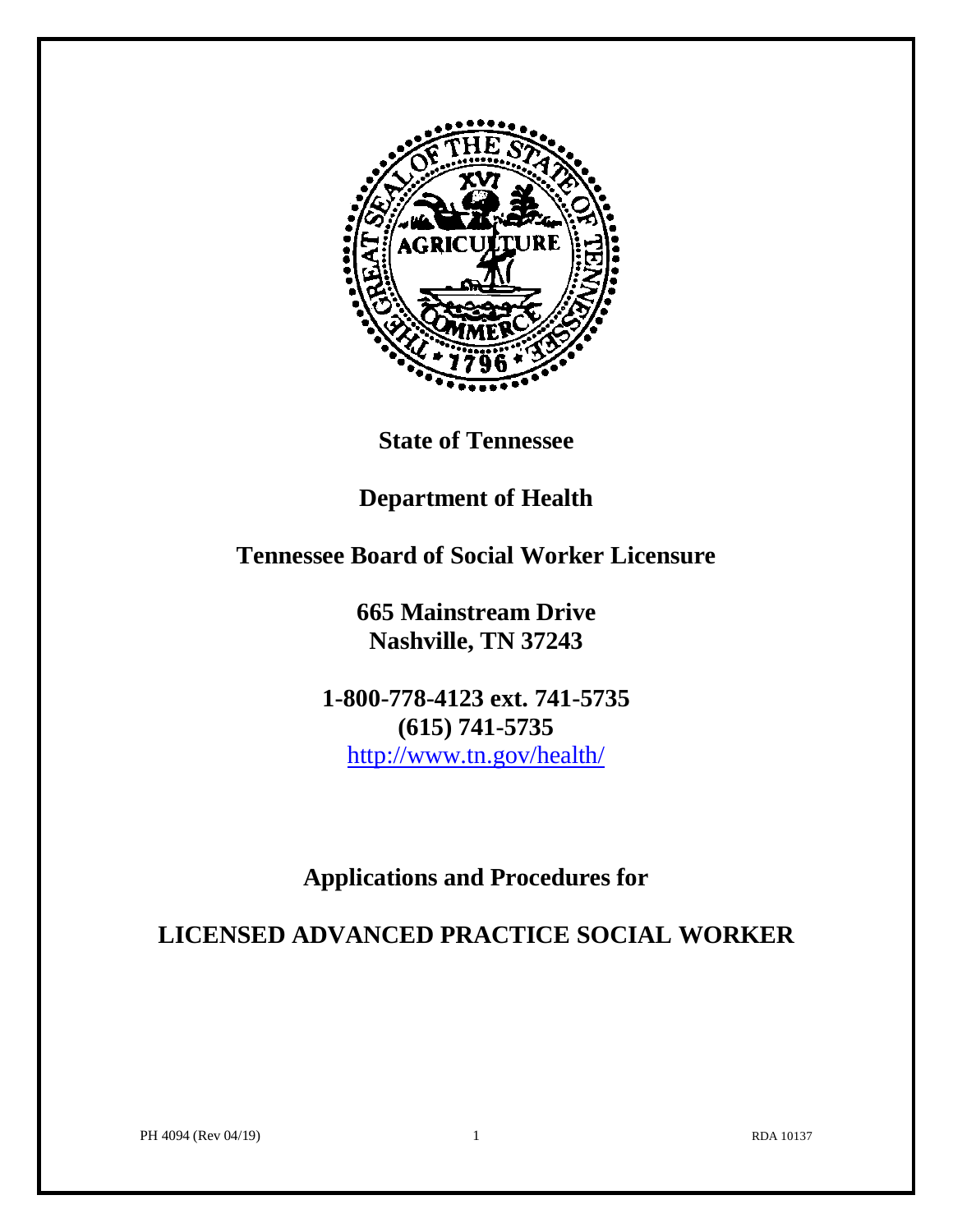## **No members of any other mental health or medical discipline will qualify as an approved supervisor for L.C.S.W. or L.A.P.S.W. licensure**.

Conflict of Interest Supervision - Supervision provided by the applicant's parents, spouse, former spouse, siblings, children, cousins, in-laws (present or former), step-children, grandparents, grandchildren, aunts, uncles, employees, or anyone sharing the same household shall not be acceptable toward fulfillment of licensure requirements. For the purposes of this rule, a supervisor shall not be considered an employee of the applicant, if the only compensation received by the supervisor consists of payment for actual supervisory hours.

## GENERAL INFORMATION

 It is the applicant's responsibility to review the current Rules and Laws for Social Work to determine if you meet the qualifications for licensure. You may obtain a copy by going to <http://publications.tnsosfiles.com/rules/1365/1365-01.20151222.pdf>

Individuals who do not qualify for the licensure at this time are encouraged to complete deficient requirements if you intend to practice as a social worker in Tennessee.

 It is the applicant's responsibility to keep the board notified whenever a change of name or mailing address occurs. Such notification must be in writing and you must reference your profession and the board in your correspondence. Supporting documentation and written request for a name change must state the reason for the change, i.e., marriage, divorce, etc .

Every effort is made to keep you informed, in writing, of the status of your application and to process your application in a timely, efficient manner. Inquiries regarding the status of a file will be responded to in writing. **Please refrain from calling the board office to check on the status of your application. It generally takes 4-6 weeks to process an application.**

You must put your social security number on this form for the application to be complete. State and federal law require social security numbers on this application. Tenn. Code. Ann. § 36-5- 1301(a), as authorized by 42 U.S.C. § 405(c)(2)(C)(i). The number will be used to verify your identity, to ask questions about your financial responsibility, and for any other purpose allowed by state or federal law. When you provide your social security number on this application and sign the form, you are agreeing that Department of Health may use your social security number in furtherance of federal and state law, for example, to collect delinquent fees.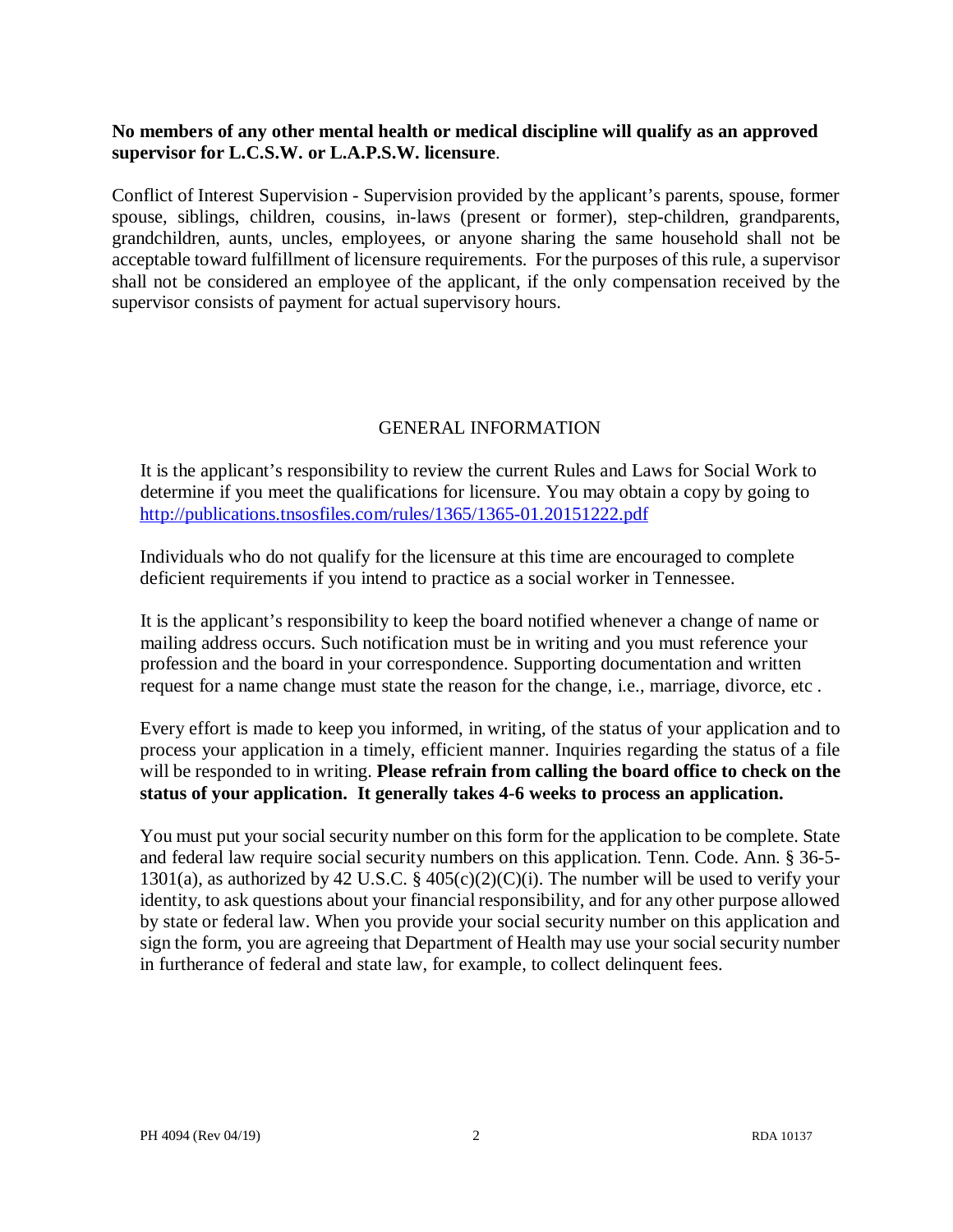## **APPLICATION PROCESS FOR LICENSED ADVANCED PRACTICE SOCIAL WORKER**

## **SECTION I**

## LICENSED ADVANCED PRACTICE SOCIAL WORKER BY EXAMINATION CHECK LIST:

| <b>You send</b>                                                                                                                                                                                                                                                                                                                                                                                                                                                                                                                                                                                                                                                                                                                                                                                                                                                                                                                                                                              | You request others to send                                                                                                                                                                                                                                                                                                                                                                                                                                                                                                                                                                                                                                                                                                              |  |  |  |
|----------------------------------------------------------------------------------------------------------------------------------------------------------------------------------------------------------------------------------------------------------------------------------------------------------------------------------------------------------------------------------------------------------------------------------------------------------------------------------------------------------------------------------------------------------------------------------------------------------------------------------------------------------------------------------------------------------------------------------------------------------------------------------------------------------------------------------------------------------------------------------------------------------------------------------------------------------------------------------------------|-----------------------------------------------------------------------------------------------------------------------------------------------------------------------------------------------------------------------------------------------------------------------------------------------------------------------------------------------------------------------------------------------------------------------------------------------------------------------------------------------------------------------------------------------------------------------------------------------------------------------------------------------------------------------------------------------------------------------------------------|--|--|--|
| Completed and signed application<br>Fees of \$235.00 (\$100.00)<br>application fee plus \$125.00<br>license fee plus \$ 10.00 State<br>regulatory fee) payable to: the<br><b>Board of Social Worker Licensure</b><br>Passport-style photograph<br>Notarized Declaration of<br>Citizenship form found at:<br>https://www.tn.gov/health/health-<br>program-areas/health-professional-<br>boards/sw-board/sw-<br>board/applications.html<br>Copy of Current LMSW renewal<br>card<br>Professional Reference Form<br>Verification of Supervision<br>Verification of supervisor's six (6)<br>hours of continuing education<br>related to clinical supervision<br>Detailed supervision logs indicating<br>3000 non-clinical and 100 non-<br>clinical supervision hours.<br><b>Completed Mandatory Practitioner</b><br>Profile Questionnaire<br>https://www.tn.gov/health/health-program-<br>areas/health-professional-boards/sw-<br>board/sw-board/applications.html<br>(mail with the application) | Request that an official transcript be<br>mailed<br>from<br>the<br>educational<br>institution at which you completed<br>your master's degree in social work<br>directly to the Board of Social Worker<br>Licensure.<br>If you are or have ever been licensed,<br>certified, registered, or permitted by<br>any state to practice as a social worker<br>other<br>health<br>$($ or<br>any<br>as<br>care<br>professional), you must request a<br>verification from each and every state.<br>The verification must be mailed<br>directly to the Board's Office from the<br>other state(s).<br>Criminal Background Check For<br>instructions go to:<br>https://www.tn.gov/health/health-<br>professionals/criminal-background-<br>check.html |  |  |  |

**Note:** At least sixty (60) of the one hundred (100) supervisor contact hours must be one-to-one supervision between the supervisor and supervisee; no more than forty (40) hours may be in a situation where the supervisor is working with no more than four (4) supervisees in a group setting.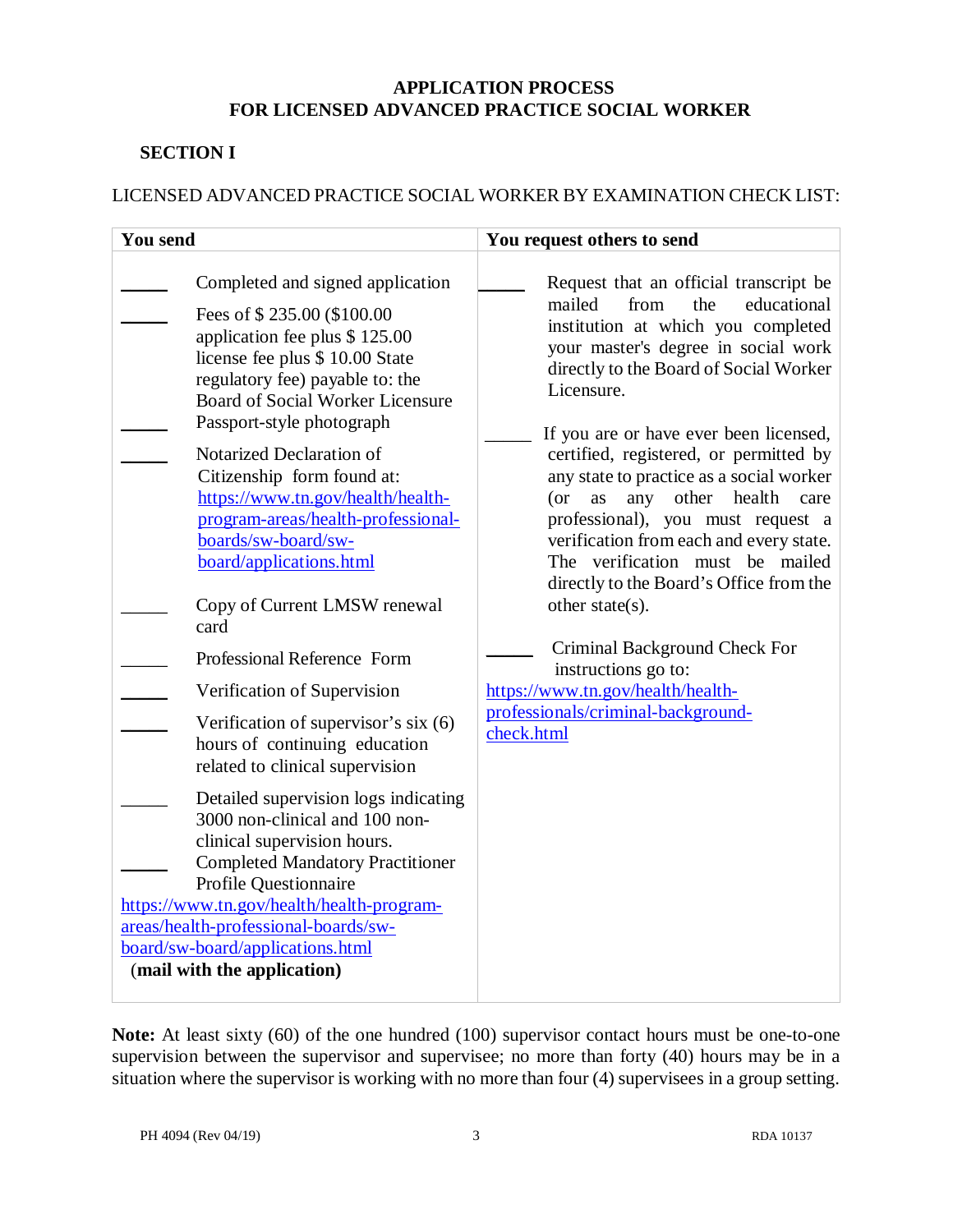## **SECTION III**

## CHECK LIST FOR LICENSED ADVANCED PRACTICE SOCIAL WORK BY RECIPROCITY

| <b>You send</b>                                                                                                                                                                                                                                                                                                                                                                                                                                                                                                                                                                                                                                                                                                                                                                                                                                                                                                                                                                      | You request others to send                                                                                                                                                                                                                                                                                                                                                                                                                                                                                                                                                                                                                                                                                                                                                 |
|--------------------------------------------------------------------------------------------------------------------------------------------------------------------------------------------------------------------------------------------------------------------------------------------------------------------------------------------------------------------------------------------------------------------------------------------------------------------------------------------------------------------------------------------------------------------------------------------------------------------------------------------------------------------------------------------------------------------------------------------------------------------------------------------------------------------------------------------------------------------------------------------------------------------------------------------------------------------------------------|----------------------------------------------------------------------------------------------------------------------------------------------------------------------------------------------------------------------------------------------------------------------------------------------------------------------------------------------------------------------------------------------------------------------------------------------------------------------------------------------------------------------------------------------------------------------------------------------------------------------------------------------------------------------------------------------------------------------------------------------------------------------------|
| Completed and signed application<br>Fees of \$235.00 (\$100.00<br>application fee plus \$125.00<br>license fee plus \$ 10.00 State<br>regulatory fee)<br>payable to: the Board of Social<br><b>Worker Licensure</b><br>Passport-style photograph<br>A copy of the original State's law<br>and rules, if available<br>Photocopy of the original license<br>from the original state of licensure<br>with applicants current license<br>number, if available; and<br>Photocopy of the applicants current<br>renewal certificate with the license<br>number and expiration date<br>Notarized Declaration of Citizenship<br>form<br>https://www.tn.gov/health/health-<br>program-areas/health-professional-<br>boards/sw-board/sw-<br>board/applications.html<br><b>Completed Mandatory Practitioner</b><br>Profile Questionnaire<br>https://www.tn.gov/health/health-program-<br>areas/health-professional-boards/sw-board/sw-<br>board/applications.html (mail with the<br>application) | Request that an official transcript be<br>mailed from the educational institution<br>at which you completed your master's<br>degree in social work directly to the<br>Board of Social Worker Licensure.<br>If you are or have ever been licensed,<br>certified, registered, or permitted by any<br>state to practice as a social worker (or as<br>any other health care professional), you<br>must request a verification from each<br>and every state. The verification must<br>be mailed directly to the Board's Office<br>from the other state(s).<br>Verification of applicant taking and<br>passing the ASWB examination<br>Criminal Background Check<br>For instructions go to:<br>https://www.tn.gov/health/health-<br>professionals/criminal-background-check.html |
|                                                                                                                                                                                                                                                                                                                                                                                                                                                                                                                                                                                                                                                                                                                                                                                                                                                                                                                                                                                      |                                                                                                                                                                                                                                                                                                                                                                                                                                                                                                                                                                                                                                                                                                                                                                            |

WHEN DEEMED ELIGIBLE, LICENSE WILL BE MAILED WITHIN TWO (2) WEEKS FOLLOWING THE NEXT SCHEDULED BOARD MEETING.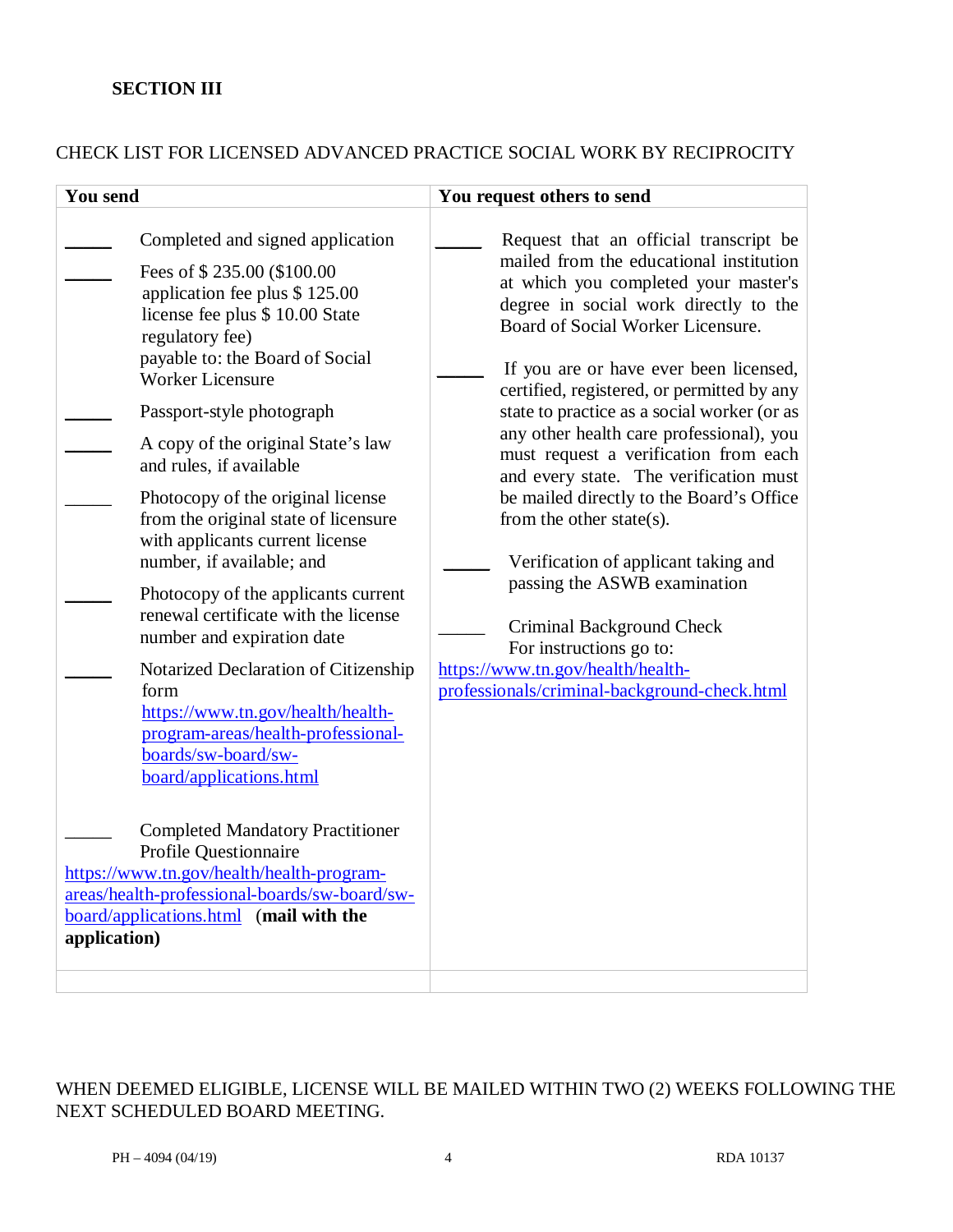| <b>ATTACH</b><br>PASSPORT TYPE<br>PHOTO HERE                                     |                                                         | Tennessee Board of Social Worker Licensure<br>665 Mainstream Drive<br>Nashville, TN 37243                                                                                                                                         | Application fee 44-001 \$100<br>License fee 44-001 \$125<br>State Reg. fee 44-007 \$10<br>\$235                                                                                                                                                                                                                                                                                                                                                                                                                       |
|----------------------------------------------------------------------------------|---------------------------------------------------------|-----------------------------------------------------------------------------------------------------------------------------------------------------------------------------------------------------------------------------------|-----------------------------------------------------------------------------------------------------------------------------------------------------------------------------------------------------------------------------------------------------------------------------------------------------------------------------------------------------------------------------------------------------------------------------------------------------------------------------------------------------------------------|
|                                                                                  |                                                         | 800-778-4123 ext. 741-5735 or 615-741-5735<br>http://www.tn.gov/health/                                                                                                                                                           |                                                                                                                                                                                                                                                                                                                                                                                                                                                                                                                       |
|                                                                                  |                                                         | <b>Licensed Advanced Practice Social Worker</b>                                                                                                                                                                                   |                                                                                                                                                                                                                                                                                                                                                                                                                                                                                                                       |
| Please Check One:                                                                |                                                         | BY EXAM BY RECIPROCITY                                                                                                                                                                                                            |                                                                                                                                                                                                                                                                                                                                                                                                                                                                                                                       |
| Name:<br>(Last)<br>NOTE:<br>identification.                                      | <u> 1980 - Johann Barnett, fransk politik (f. 1980)</u> | (First)                                                                                                                                                                                                                           | (Maiden/Middle)<br>This name will be used to register you with the testing agency (ASWB) you will be required to present the original ASWB Authorization Letter and one<br>currently valid, non-expired government-issued photo-bearing ID. (driver's license, military ID, passport, etc.) at the testing center. The name on your ID MUST match<br>your name as it appears on your Authorization Letter. You will not be allowed to test and will forfeit your exam fee without the Authorization Letter and proper |
| <b>Current Home Mailing Address:</b>                                             |                                                         |                                                                                                                                                                                                                                   | Current Practice Name and Address: *                                                                                                                                                                                                                                                                                                                                                                                                                                                                                  |
| attach an additional page listing all practice addresses.<br>Home Phone $\#$ ( ) |                                                         | Work Phone $\#$ ( )                                                                                                                                                                                                               | *If you have no practice address, notify the Board of your practice address within 30 days of obtaining a practice address. If you have multiple practice address, please<br>Do you wish to receive notifications, including renewal notification, from the Department of Health via email? Please note,<br>by opting in, all correspondence from the Department of Health will be delivered to the email address on file for you. You                                                                                |
| will no longer receive physical mail from our office. Yes _______ No _____       |                                                         |                                                                                                                                                                                                                                   |                                                                                                                                                                                                                                                                                                                                                                                                                                                                                                                       |
| Social Security No.                                                              |                                                         | <b>Birth Date:</b>                                                                                                                                                                                                                |                                                                                                                                                                                                                                                                                                                                                                                                                                                                                                                       |
| Race:<br>Entitled to Live and Work in the U.S. Yes ______ No____                 | Gender: Female ________ Male                            | $\qquad \qquad \qquad \text{U.S. Citizen:}$                                                                                                                                                                                       | No<br>All applicants must complete the Declaration of Citizenship form.                                                                                                                                                                                                                                                                                                                                                                                                                                               |
| armed forces? (If yes, please provide proof of status.) Yes _______ No ______    |                                                         |                                                                                                                                                                                                                                   | Are you a member of the U.S. armed forces who has, within the preceding 180 days, retired from the armed forces, received any<br>discharge other than a dishonorable discharge from the armed forces, or been released from active duty to a reserve component of the                                                                                                                                                                                                                                                 |
|                                                                                  |                                                         | been released from active duty to a reserve component? (If yes, please provide proof of same.) Yes _____ No _____                                                                                                                 | Are you the spouse of a member of the armed forces who has been transferred by the military to Tennessee or who has, within the<br>preceding 180 days, retired from the armed forces, received a discharge other than a dishonorable discharge from the armed forces or                                                                                                                                                                                                                                               |
|                                                                                  |                                                         | Have you ever been known by any other names besides what is listed above? Yes ______ No ______<br>If yes, please state in full every other name by which you have been known, the reason therefore, and inclusive dates so known: |                                                                                                                                                                                                                                                                                                                                                                                                                                                                                                                       |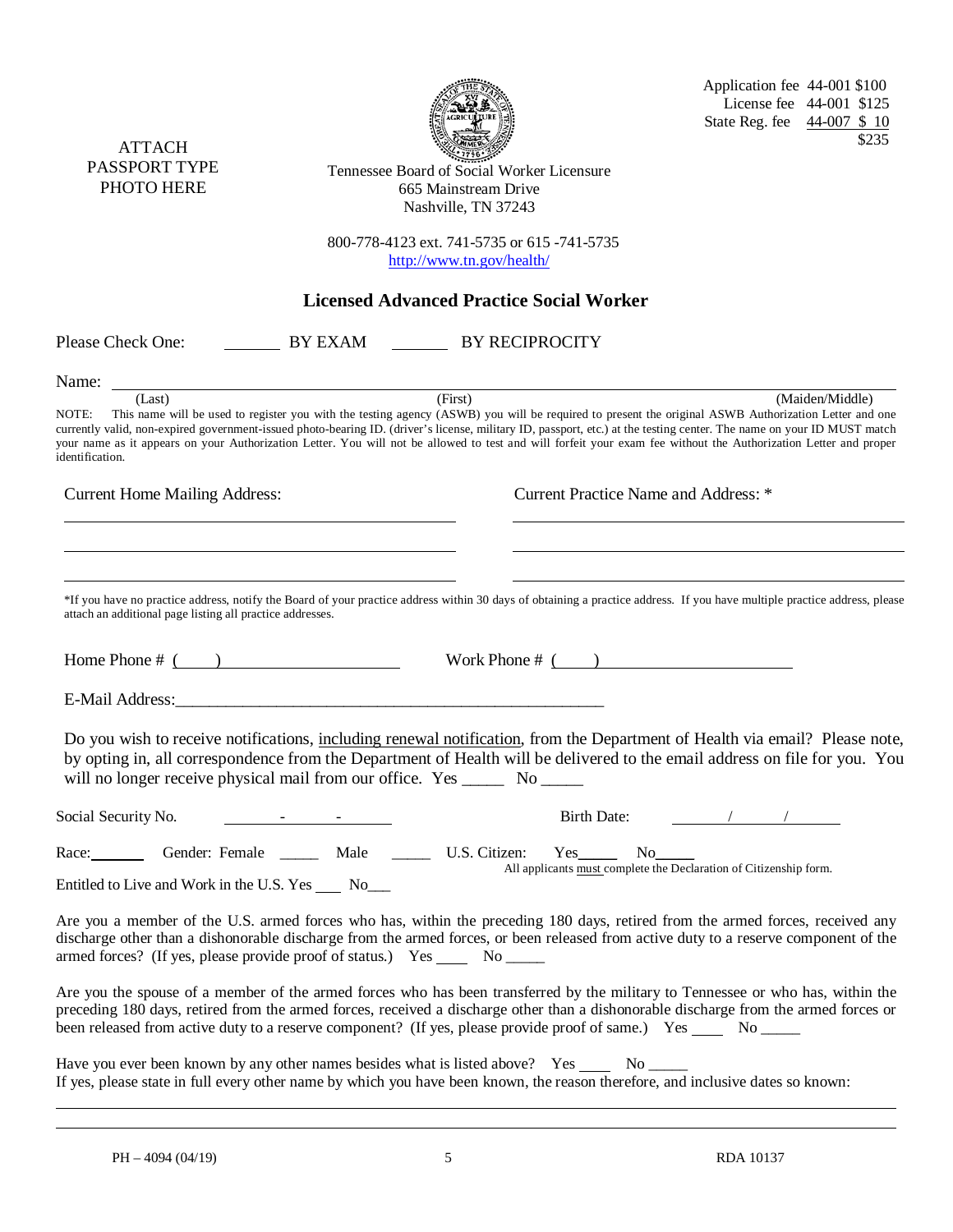Educational Information: Name of College/University: Address: City: State: Zip: Degree Received: Degree Received: Date Conferred:  $\sqrt{2}$ Are you or have you ever been licensed in this profession in another state? Are you or have you ever been licensed in any other profession in Tennessee or another state? List below **ALL STATES, COUNTRIES, OR PROVINCES IN WHICH YOU HAVE EVER BEEN OR ARE CURRENTLY LICENSED, PERMITTED, OR CERTIFIED**. Additional pages may be added if necessary. Request that verification of licensure be submitted directly to the Board's Office from each state. **STATE PROFESSION LICENSE NUMBER CURRENT STATUS** LICENSURE INFORMATION: RECIPROCITY APPLICANTS Have you taken and passed the ASWB Advanced Generalist exam? YES: \_\_\_\_\_\_\_\_\_\_\_ NO: \_\_\_\_\_\_\_\_ If yes, please have the ASWB send a copy of your test scores directly to the board administrative office. **Have you ever held a job in a healthcare profession?** YES: \_\_\_\_\_\_\_\_\_ NO: \_\_\_\_\_\_\_\_\_\_ **Please complete your entire healthcare employment history (NOT social work) starting with the most current position first.** Use the back of this page, if you need additional space. Dates of employment must be included. **Dates Company/ Address: Position: Duties: From: To: Employer: (City, and State) Mo./Yr. Mo./Yr.**  $\overline{\phantom{a}}$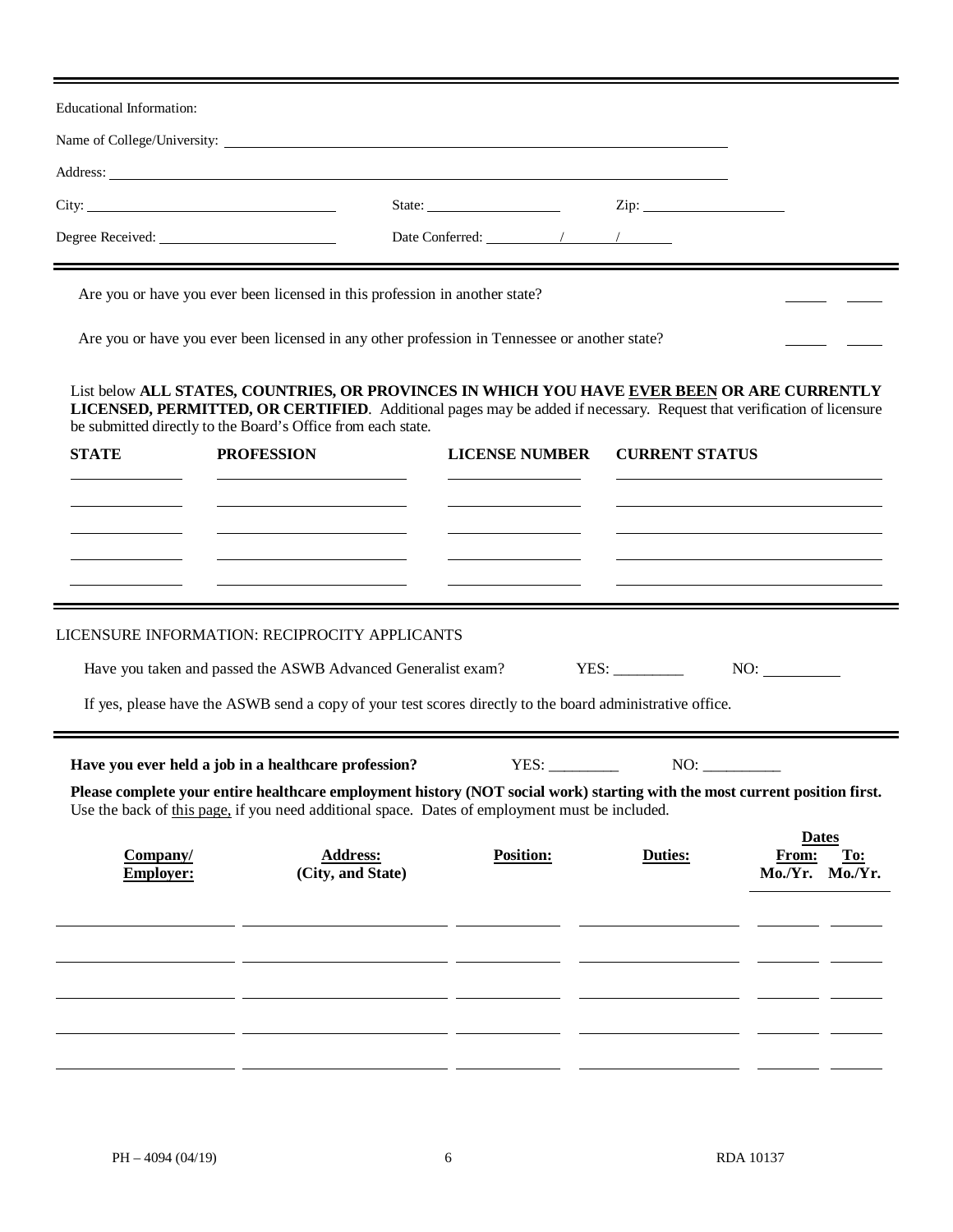#### **SOCIAL WORK EMPLOYMENT HISTORY:**

| CITY:                                                                                                                                                                                                                          |                                                                                                                                                                                                                                                                                                                                                                                                                                                                                                                                                        |
|--------------------------------------------------------------------------------------------------------------------------------------------------------------------------------------------------------------------------------|--------------------------------------------------------------------------------------------------------------------------------------------------------------------------------------------------------------------------------------------------------------------------------------------------------------------------------------------------------------------------------------------------------------------------------------------------------------------------------------------------------------------------------------------------------|
|                                                                                                                                                                                                                                | $\text{WORK E-MAIL:}\n \underline{\hspace{2cm}}\n \underline{\hspace{2cm}}\n \underline{\hspace{2cm}}\n \underline{\hspace{2cm}}\n \underline{\hspace{2cm}}\n \underline{\hspace{2cm}}\n \underline{\hspace{2cm}}\n \underline{\hspace{2cm}}\n \underline{\hspace{2cm}}\n \underline{\hspace{2cm}}\n \underline{\hspace{2cm}}\n \underline{\hspace{2cm}}\n \underline{\hspace{2cm}}\n \underline{\hspace{2cm}}\n \underline{\hspace{2cm}}\n \underline{\hspace{2cm}}\n \underline{\hspace{2cm}}\n \underline{\hspace{2cm}}\n \underline{\hspace{2cm}}$ |
|                                                                                                                                                                                                                                |                                                                                                                                                                                                                                                                                                                                                                                                                                                                                                                                                        |
|                                                                                                                                                                                                                                |                                                                                                                                                                                                                                                                                                                                                                                                                                                                                                                                                        |
|                                                                                                                                                                                                                                | $\begin{picture}(150,10) \put(0,0){\line(1,0){10}} \put(15,0){\line(1,0){10}} \put(15,0){\line(1,0){10}} \put(15,0){\line(1,0){10}} \put(15,0){\line(1,0){10}} \put(15,0){\line(1,0){10}} \put(15,0){\line(1,0){10}} \put(15,0){\line(1,0){10}} \put(15,0){\line(1,0){10}} \put(15,0){\line(1,0){10}} \put(15,0){\line(1,0){10}} \put(15,0){\line($                                                                                                                                                                                                    |
| SUPERVISOR'S NAME:                                                                                                                                                                                                             |                                                                                                                                                                                                                                                                                                                                                                                                                                                                                                                                                        |
| MAJOR RESPONSIBILITIES: Latin Contract Contract Contract Contract Contract Contract Contract Contract Contract Contract Contract Contract Contract Contract Contract Contract Contract Contract Contract Contract Contract Con |                                                                                                                                                                                                                                                                                                                                                                                                                                                                                                                                                        |
|                                                                                                                                                                                                                                |                                                                                                                                                                                                                                                                                                                                                                                                                                                                                                                                                        |
|                                                                                                                                                                                                                                |                                                                                                                                                                                                                                                                                                                                                                                                                                                                                                                                                        |
| CITY:                                                                                                                                                                                                                          | $STATE:$ $ZIP:$                                                                                                                                                                                                                                                                                                                                                                                                                                                                                                                                        |
|                                                                                                                                                                                                                                |                                                                                                                                                                                                                                                                                                                                                                                                                                                                                                                                                        |
| $\text{JOB TITLE:}\n \underline{\hspace{2cm}}$                                                                                                                                                                                 |                                                                                                                                                                                                                                                                                                                                                                                                                                                                                                                                                        |
|                                                                                                                                                                                                                                |                                                                                                                                                                                                                                                                                                                                                                                                                                                                                                                                                        |
|                                                                                                                                                                                                                                |                                                                                                                                                                                                                                                                                                                                                                                                                                                                                                                                                        |
| SUPERVISOR'S NAME: University of the SUPERVISOR'S NAME:                                                                                                                                                                        |                                                                                                                                                                                                                                                                                                                                                                                                                                                                                                                                                        |
| MAJOR RESPONSIBILITIES: La Contra Contra Contra Contra Contra Contra Contra Contra Contra Contra Contra Contra Contra Contra Contra Contra Contra Contra Contra Contra Contra Contra Contra Contra Contra Contra Contra Contra |                                                                                                                                                                                                                                                                                                                                                                                                                                                                                                                                                        |
|                                                                                                                                                                                                                                |                                                                                                                                                                                                                                                                                                                                                                                                                                                                                                                                                        |
|                                                                                                                                                                                                                                |                                                                                                                                                                                                                                                                                                                                                                                                                                                                                                                                                        |
| EMPLOYER ADDRESS: Universe of the set of the set of the set of the set of the set of the set of the set of the set of the set of the set of the set of the set of the set of the set of the set of the set of the set of the s |                                                                                                                                                                                                                                                                                                                                                                                                                                                                                                                                                        |
| CITY:                                                                                                                                                                                                                          |                                                                                                                                                                                                                                                                                                                                                                                                                                                                                                                                                        |
|                                                                                                                                                                                                                                |                                                                                                                                                                                                                                                                                                                                                                                                                                                                                                                                                        |
|                                                                                                                                                                                                                                |                                                                                                                                                                                                                                                                                                                                                                                                                                                                                                                                                        |
|                                                                                                                                                                                                                                |                                                                                                                                                                                                                                                                                                                                                                                                                                                                                                                                                        |
|                                                                                                                                                                                                                                | $TO:$ $\qquad \qquad$                                                                                                                                                                                                                                                                                                                                                                                                                                                                                                                                  |
|                                                                                                                                                                                                                                |                                                                                                                                                                                                                                                                                                                                                                                                                                                                                                                                                        |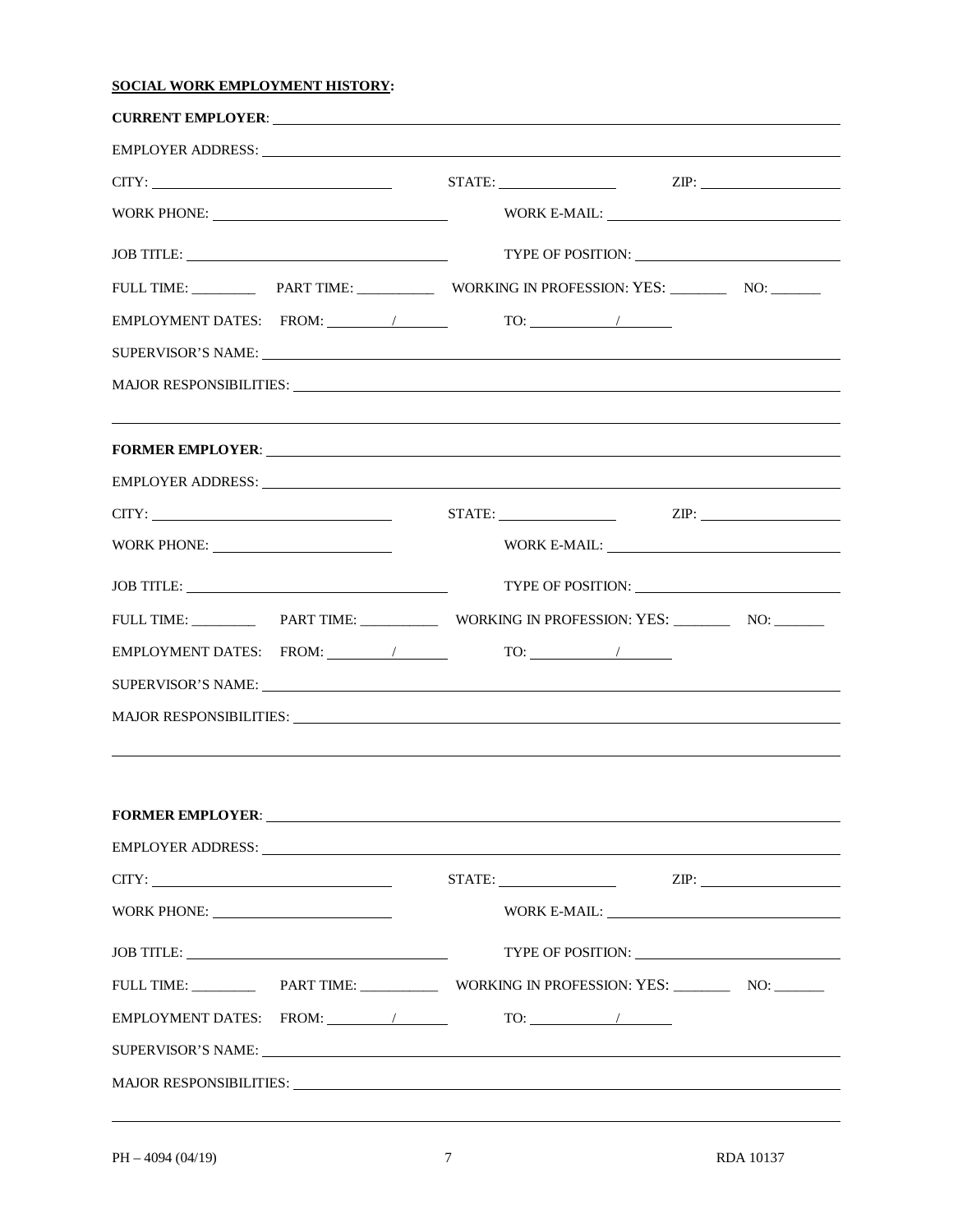#### **COMPETENCY INFORMATION**

**PLEASE ANSWER THE FOLLOWING QUESTIONS**. If you answer "yes" to any of the questions in this part, you must supplement your affirmative response with a thorough explanation on a separate page. IN SUPPORT OF YOUR EXPLANATION, THE FINAL DOCUMENTS OR ORDERS FROM THE ISSUING STATES, COURTS, AND/OR AGENCIES MUST BE SUBMITTED ALONG WITH THIS APPLICATION. Additional information may be requested and/or required before a licensure decision may be made.

For the purposes of these questions, the following phrases or words have the following meanings:

1. **"Ability to practice your profession"** is to be construed to include all of the following:

a. The cognitive capacity to make appropriate clinical diagnoses, exercise reasoned medical judgments, to learn, and keep abreast of medical developments;

b. The ability to communicate those judgments and medical information to patients and other health care providers, with or without the use of aids or devices, such as voice amplifiers; and

c. The physical capability to perform professional tasks and procedures required of your profession, with or without the use of aids or devices, such as corrective lenses or hearing aids.

2. **"Medical Condition"** includes physiological, mental or psychological conditions including, but not limited to: orthopedic, visual, speech and/or hearing impairments, emotional or mental illness, specific learning disabilities, drug addiction, and alcoholism.

3. **"Minor Traffic Offense"** generally means moving and non-moving violations punishable by fines only and does not include offenses such as driving under the influence or while intoxicated or reckless driving.

4. **"Chemical substances"** is to be construed to include alcohol, drugs, or medications, including those taken pursuant to a valid prescription for legitimate medical purposes and in accordance with the prescriber's direction, as well as those used illegally.

5. **"Currently"** does not mean on the day of or even in the weeks or months preceding the completion of this application. Rather it means recently enough so that the use of drugs or alcohol may have an ongoing impact on one's functioning as a licensee or within the past two (2) years.

6. **"Illegal use of illicit or controlled substances"** means the use of substances obtained illegally (e.g., heroin or cocaine) as well as the use of controlled substances that are not obtained pursuant to a valid prescription or not taken in accordance with the directions of a licensed health care practitioner.

| QUESTIONS: Please respond to ALL questions. If you answer "YES" to any<br>question, please attach a written explanation.                                                                                                                                                                       | YES | NΟ |
|------------------------------------------------------------------------------------------------------------------------------------------------------------------------------------------------------------------------------------------------------------------------------------------------|-----|----|
|                                                                                                                                                                                                                                                                                                |     |    |
| Do you currently have any physical or psychological limitations or<br>impairments caused by an existing medical condition which are reduced or<br>ameliorated by ongoing treatment or monitoring, or the field of practice, the<br>setting or the manner in which you have chosen to practice? |     |    |
| Do you currently use any chemical substances which in any way impair or limit<br>your ability to practice your profession with reasonable skill and safety?<br>If so, please list                                                                                                              |     |    |

(If you receive such ongoing treatment or participate in such a monitoring program, the Board will make an individual assessment of the nature, the severity, and the duration of the risks associated with an ongoing medical condition so as to be determine whether an unrestricted license should be *duration of the risks associated with an ongoing medical condition so as to be determine issued, whether conditions should be imposed, or whether you are not eligible for licensure.)*

3. At any time within the past two years, have you engaged in the illegal use of illicit or controlled substances? \_\_\_\_\_\_\_ \_\_\_\_\_\_\_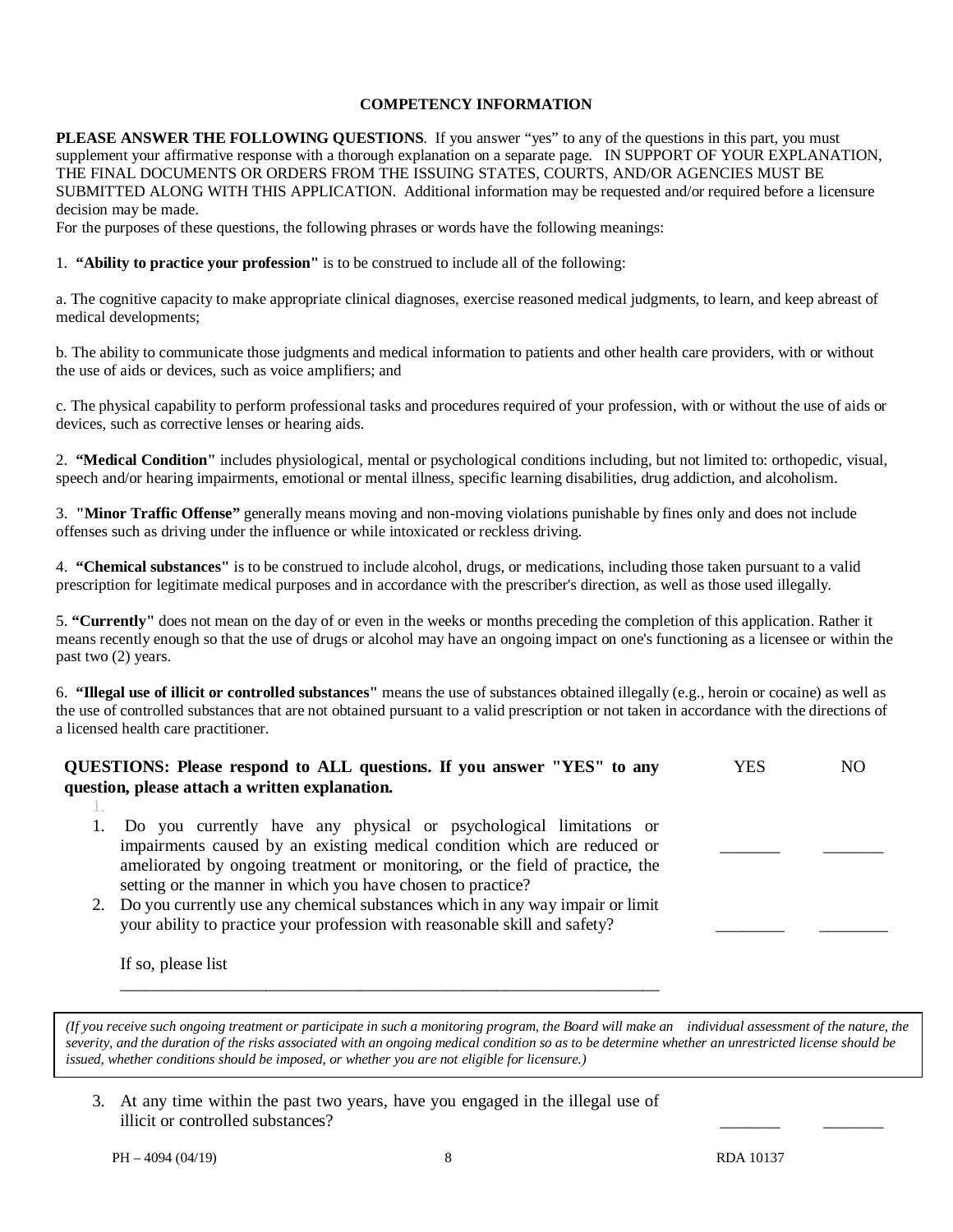- 4. Are you currently participating in a supervised rehabilitation program or professional assistance program that monitors you to assure that you do not consume alcohol and/or do not engage in the illegal use of illicit or controlled substances?
- 5. Have you ever been diagnosed as having or have you ever been treated for pedophilia, exhibitionism, voyeurism or other diagnosis of a predatory nature?
- 6. Have you ever held or applied for a license, privilege, registration or certificate to practice social work in any state, country, or province, that has been or was ever denied, reprimanded, suspended, restricted, revoked, otherwise disciplined, curtailed, or voluntarily surrendered under threat of investigation or disciplinary action?
- 7. Have you ever held or applied for a license, privilege, registration or certificate to practice social work in any state, country, or province, that has been or was ever denied, reprimanded, suspended, restricted, revoked, otherwise disciplined, curtailed, or voluntarily surrendered under threat of investigation or disciplinary action?
- 8. Have you ever applied for or held a state or federal controlled substance certificate that was ever denied, revoked, suspended, restricted, voluntarily surrendered or otherwise disciplined or surrendered under threat of restriction or disciplinary action?
- 9. Have you ever been convicted (including a nolo contendere plea or guilty plea) of a felony or misdemeanor (other than a minor traffic offense) whether or not sentence was imposed or suspended?
- 10. Have you ever been rejected or censured by a professional association or society?
- 11. In relation to the performance of your professional services in any profession:
	- a. Have you ever had a final judgment rendered against you;
	- b. Have you ever entered into any settlement of any legal action; or
	- c. Are there any legal actions pending against you or to which you are a party?
- 12. Have you ever held a license, registration, privilege or certificate in any profession that has ever been reprimanded, suspended, restricted, revoked, otherwise disciplined, curtailed, or voluntarily surrendered under threat of investigation or disciplinary action in any jurisdiction?
- 13. My name has been placed on the registry of persons who have abused, neglected or misappropriated the property of vulnerable individuals (Tennessee abuse registry or an abuse registry in another state)

 $\overline{\phantom{a}}$ 

 $\overline{\phantom{a}}$ 

 $\overline{\phantom{a}}$ 

\_\_\_\_\_\_\_

\_\_\_\_\_\_\_ \_\_\_\_\_\_\_\_

**No**

 $\overline{\phantom{a}}$ 

 $\overline{\phantom{a}}$ 

 $\overline{\phantom{a}}$ 

\_\_\_\_\_\_\_\_

**Yes**

\_\_\_\_\_\_\_\_

 $\overline{\phantom{a}}$ 

 $\overline{\phantom{a}}$ 

 $\overline{\phantom{a}}$ 

\_\_\_\_\_\_\_ \_\_\_\_\_\_

\_\_\_\_\_\_\_ \_\_\_\_\_\_

\_\_\_\_\_\_\_ \_\_\_\_\_\_

\_\_\_\_\_\_\_ \_\_\_\_\_\_

\_\_\_\_\_\_\_ \_\_\_\_\_\_

\_\_\_\_\_\_\_ \_\_\_\_\_\_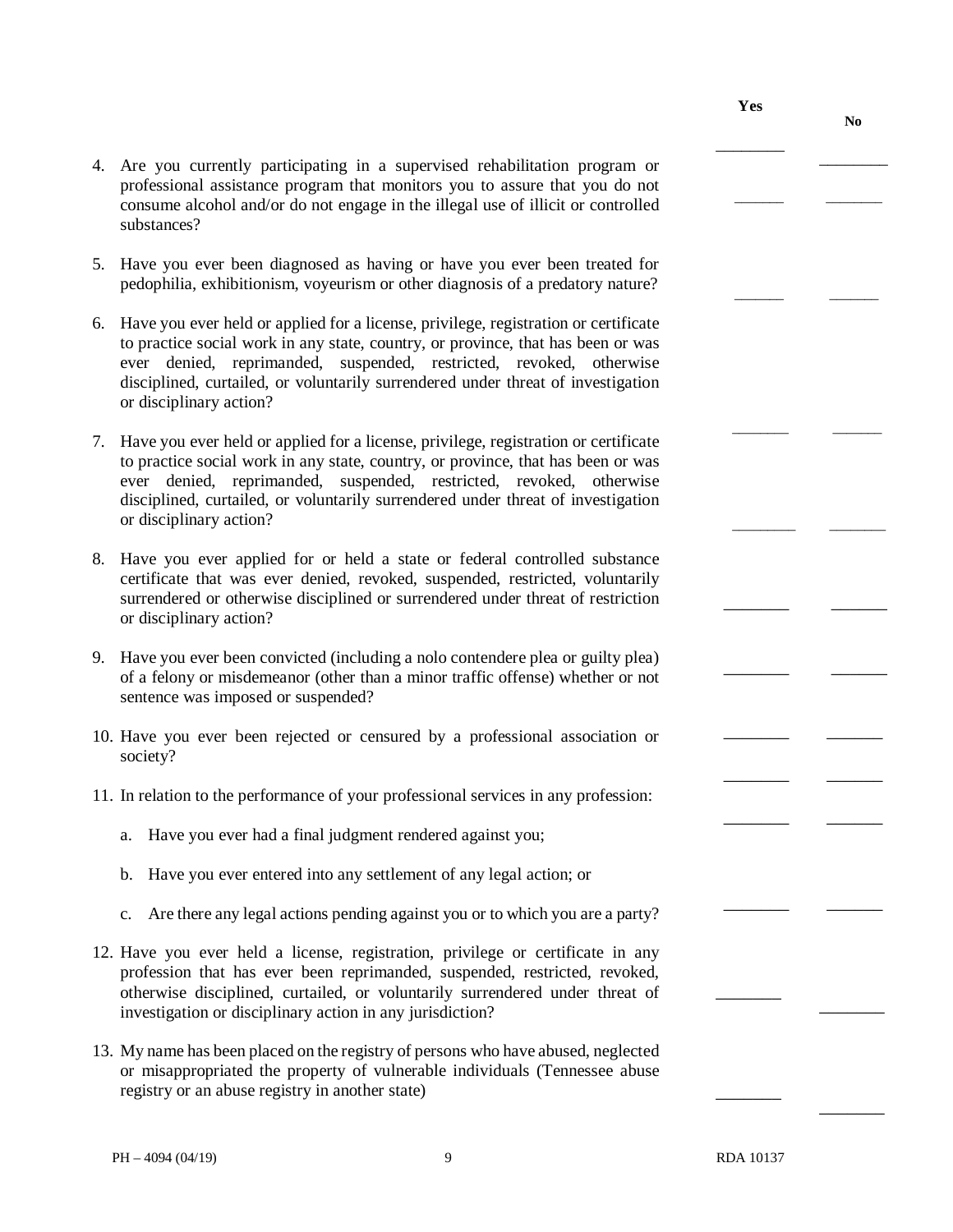### **AFFIDAVIT AND RELEASE**

I, \_\_\_\_\_\_\_\_\_\_\_\_\_\_\_\_\_\_\_\_\_\_\_\_\_\_\_\_\_\_\_\_\_\_\_\_\_\_\_\_\_\_\_\_\_ of \_\_\_\_\_\_\_\_\_\_\_\_\_\_\_\_\_\_\_\_\_\_\_\_\_\_\_\_\_\_\_\_\_\_\_being duly sworn and identified as the person referred to in this application, attest to the truth of each statement made in said application. I further swear that I have read and understand the law and the Rules and Regulations regarding the practice of my profession, which are posted on the Board's Internet site and/or were provided to me by the Board office, and agree to abide by them in the practice as a social worker in the State of Tennessee.

## **I HEREBY:**

**SIGNIFY** my willingness to appear to answer such questions as the Board may find necessary, which may include a full Board interview.

**RELEASE** to the Board, its staff, and their representatives, any and all documentation necessary now and in the future to establish my physical and mental capabilities to safely practice as a social worker.

**AUTHORIZE** the Board, its staff, and their representatives to consult with my prior and current associates and others who may have information bearing on my professional competence, character, health status, ethical qualifications, ability to work cooperatively with others, and other qualifications.

**RELEASE** from liability the Board, its staff, and all their representatives and any and all organizations which provide information for their acts performed and statements made in good faith and without malice concerning my competence, ethics, character, and/or other qualifications, for certification.

**ACKNOWLEDGE** that I, as an applicant for licensure, have the burden of producing adequate information for a proper evaluation of my professional, ethical, and other qualifications, and for resolving any doubts about such qualifications.

**AUTHORIZE** release, use and disclosure of otherwise HIPAA protected health information to the limited extent necessary for my application to receive full consideration up to and including discussion in a public forum should that become necessary.

**This certifies that the information submitted by me in this application is true and complete to the best of my knowledge and belief.** 

**SIGNATURE DATE**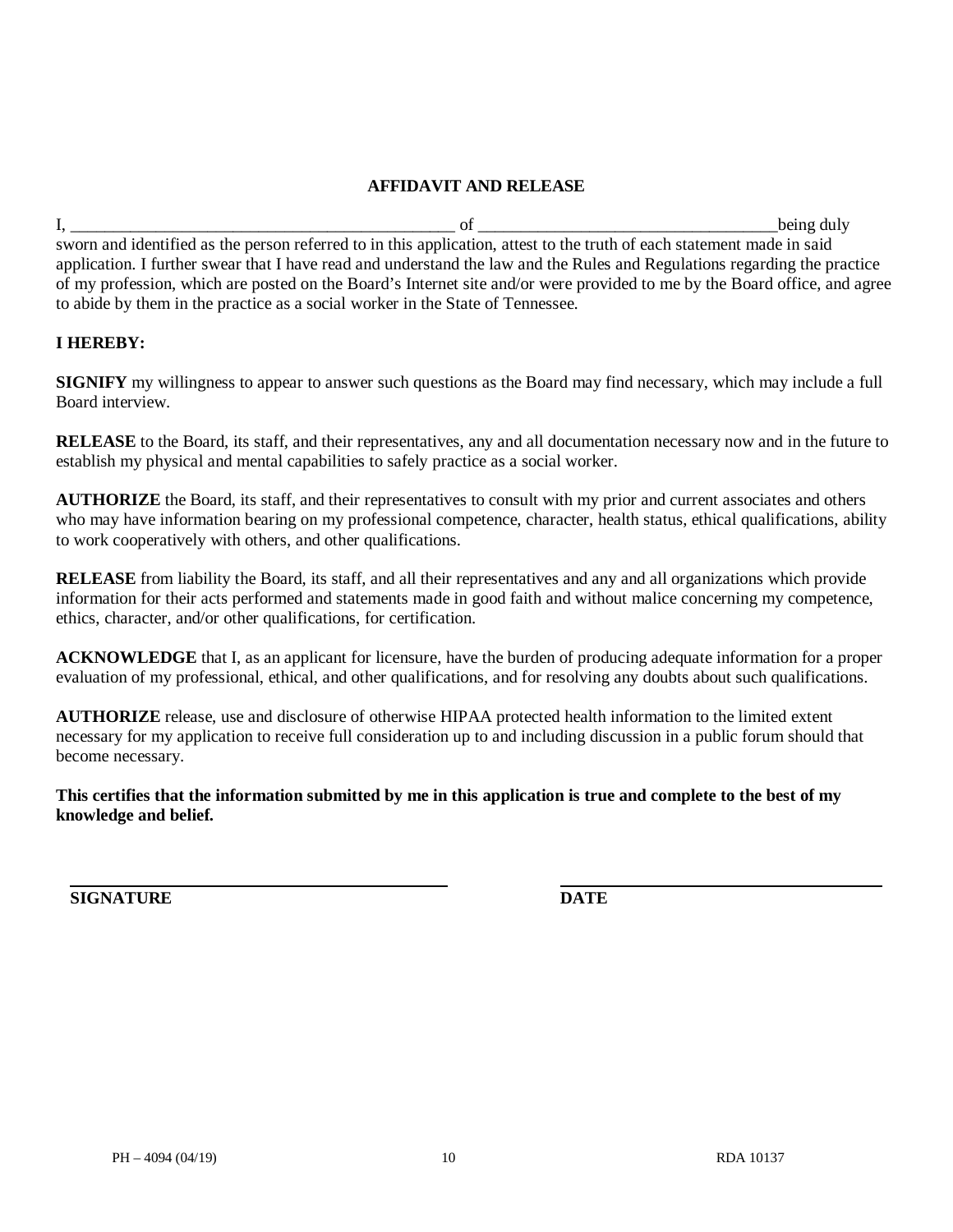

#### **STATE OF TENNESSEE DEPARTMENT OF HEALTH BUREAU OF HEALTH LICENSURE AND REGULATION DIVISION OF HEALTH RELATED BOARDS 665 MAINSTREAM DRIVE NASHVILLE, TN 37243**

## **TENNESSEE BOARD OF SOCIAL WORKER LICENSURE**

## **ADVANCED PRACTICE PROFESSIONAL REFERENCE**

Applicant's Name Social Security Number

You must put your social security number on this form for the application to be complete. State and federal law require social security numbers on this application. Tenn. Code. Ann. § 36-5-1301(a), as authorized by  $42 \text{ U.S.C.}$  §  $405(c)(2)(C)(i)$ . The number will be used to verify your identity, to ask questions **about your financial responsibility, and for any other purpose allowed by state or federal law. When you provide your social security number on this application and sign the form, you are agreeing that Department of Health may use your social security number in furtherance of federal and state law, for example, to collect delinquent fees.**

I hereby certify that has completed a total of three thousand (3000) hours of advanced generalist non-clinical experience under the supervision of a licensed clinical social worker or licensed advanced practice social worker (3000 hours non-clinical experience over not less than a two (2) year period with at least one hundred (100) of the three thousand (3000) hours must be between supervisor and supervisee).

Employment information regarding the applicant follows:

Place of Dates of Name and Degree Employment Employment **Employment** of Supervisor

(Signature)\*

(Title)

**\* This letter must be signed by an LCSW who last provided the applicant's supervision. If the signatory is not licensed in Tennessee, enclose documentation of the other state license.**

#### **Please return this form to the applicant or to the address below:**

Board of Social Worker Licensure 665 Mainstream Drive Nashville, TN 37243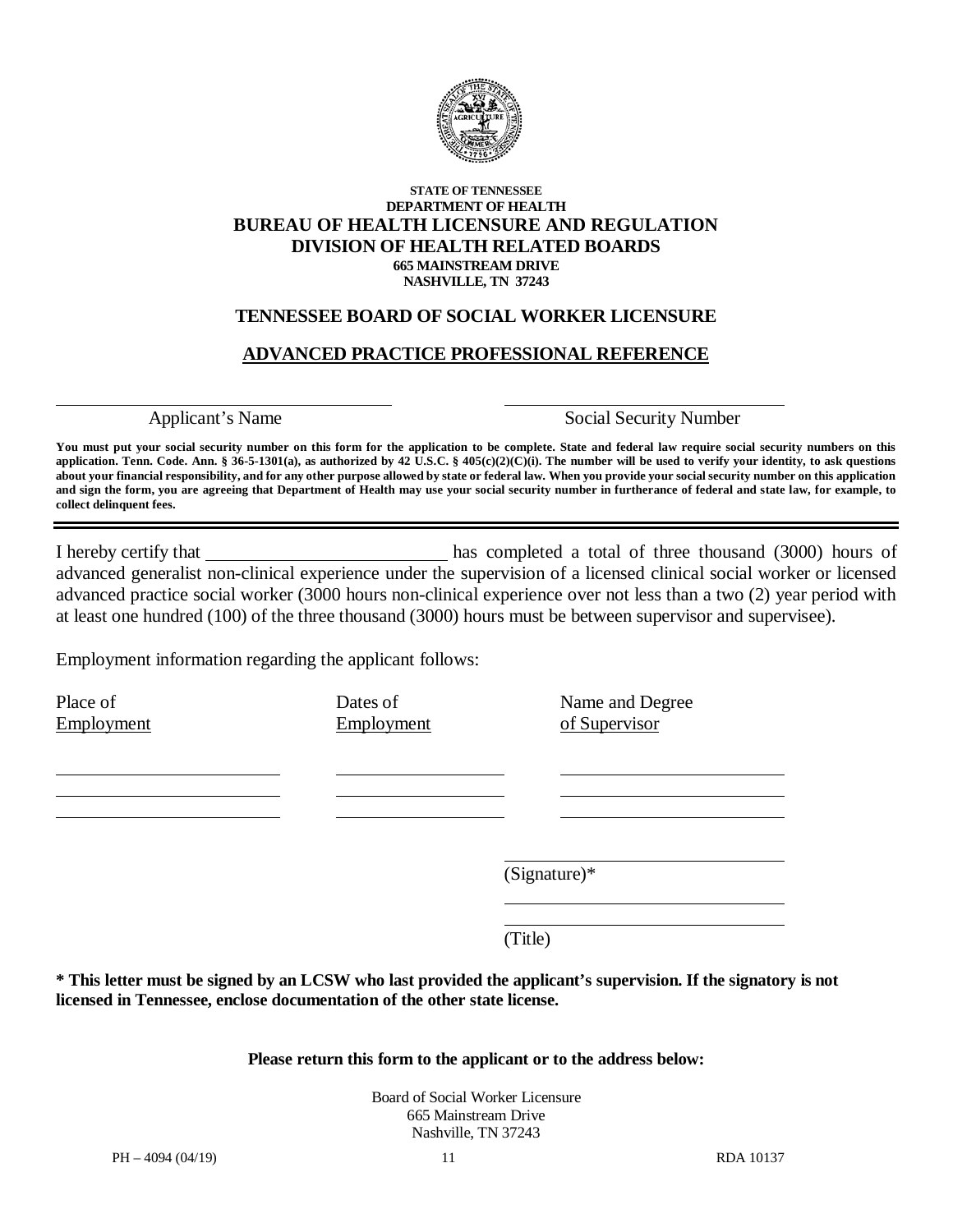### **ADVANCED PRACTICE SOCIAL WORKER**

### **VERIFICATION OF SUPERVISION**

(PROFESSIONAL REFERENCE ASSESSMENT)

| THIS SECTION TO BE FILLED OUT BY APPLICANT:                                                                                                                                                                                                                | License Number (LMSW) _____<br>Expiration Date $\frac{1}{\sqrt{1-\frac{1}{\sqrt{1-\frac{1}{\sqrt{1-\frac{1}{\sqrt{1-\frac{1}{\sqrt{1-\frac{1}{\sqrt{1-\frac{1}{\sqrt{1-\frac{1}{\sqrt{1-\frac{1}{\sqrt{1-\frac{1}{\sqrt{1-\frac{1}{\sqrt{1-\frac{1}{\sqrt{1-\frac{1}{\sqrt{1-\frac{1}{\sqrt{1-\frac{1}{\sqrt{1-\frac{1}{\sqrt{1-\frac{1}{\sqrt{1-\frac{1}{\sqrt{1-\frac{1}{\sqrt{1-\frac{1}{\sqrt{1-\frac{1}{\sqrt{1-\frac{1}{\sqrt{1-\frac{1}{\$ |
|------------------------------------------------------------------------------------------------------------------------------------------------------------------------------------------------------------------------------------------------------------|---------------------------------------------------------------------------------------------------------------------------------------------------------------------------------------------------------------------------------------------------------------------------------------------------------------------------------------------------------------------------------------------------------------------------------------------------|
| <u> 1989 - Johann Stoff, deutscher Stoff, der Stoff, der Stoff, der Stoff, der Stoff, der Stoff, der Stoff, der S</u><br><b>Applicant's Name</b>                                                                                                           |                                                                                                                                                                                                                                                                                                                                                                                                                                                   |
| of my characteristics will enable the board to evaluate whether I meet their standards.                                                                                                                                                                    | I have applied to the Tennessee Board of Social Worker Licensure to become a licensed advanced practice social worker. Your assessment                                                                                                                                                                                                                                                                                                            |
| <u> 1989 - Johann Barn, amerikansk politiker (d. 1989)</u><br>(Signature)                                                                                                                                                                                  | (Date)                                                                                                                                                                                                                                                                                                                                                                                                                                            |
| REMAINDER OF THIS FORM TO BE FILLED OUT BY SUPERVISOR.                                                                                                                                                                                                     |                                                                                                                                                                                                                                                                                                                                                                                                                                                   |
| 1.                                                                                                                                                                                                                                                         |                                                                                                                                                                                                                                                                                                                                                                                                                                                   |
|                                                                                                                                                                                                                                                            | Educational Degree(s):                                                                                                                                                                                                                                                                                                                                                                                                                            |
|                                                                                                                                                                                                                                                            |                                                                                                                                                                                                                                                                                                                                                                                                                                                   |
|                                                                                                                                                                                                                                                            | Telephone: ( )                                                                                                                                                                                                                                                                                                                                                                                                                                    |
| 2.                                                                                                                                                                                                                                                         |                                                                                                                                                                                                                                                                                                                                                                                                                                                   |
|                                                                                                                                                                                                                                                            |                                                                                                                                                                                                                                                                                                                                                                                                                                                   |
| Non-Clinical experience: Yes ____ No ____                                                                                                                                                                                                                  | Number of years:                                                                                                                                                                                                                                                                                                                                                                                                                                  |
| 3.                                                                                                                                                                                                                                                         |                                                                                                                                                                                                                                                                                                                                                                                                                                                   |
| Total number of months of supervision<br>Total weekly non-clinical contact hours<br>Total weekly supervisor-supervisee hours<br>Total weekly group supervisee-supervisor hours                                                                             | <u> 1989 - Johann Barn, amerikansk politiker (d. 1989)</u>                                                                                                                                                                                                                                                                                                                                                                                        |
| Total non-clinical hours during supervision period<br>1.<br>Total supervisor-supervisee hours during supervision period<br>2.<br>Group supervisee-supervisor hours during supervision period<br>3.<br>(Add #2 and #3)<br>Total number hours of supervision |                                                                                                                                                                                                                                                                                                                                                                                                                                                   |

4. Nature of setting in which supervised practice took place: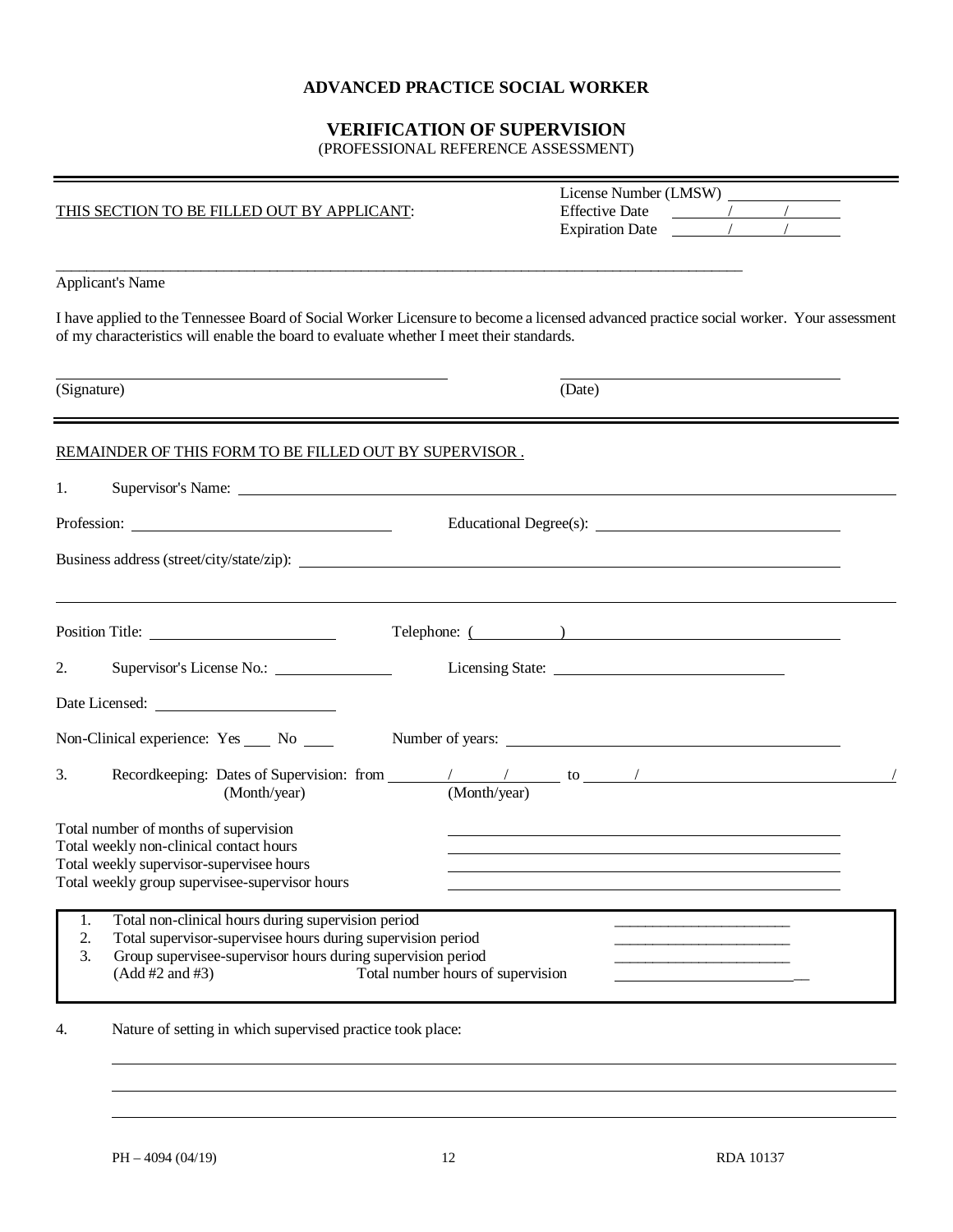5. Please rate the applicant on the following characteristics. Place a check mark in every category!

|                                                       |             | Above   |         | <b>Below</b> | Can Not  |
|-------------------------------------------------------|-------------|---------|---------|--------------|----------|
| Characteristics                                       | Outstanding | Average | Average | Average      | Evaluate |
| <b>Administrative Skills</b>                          |             |         |         |              |          |
| Organization, Communication, Presentation,<br>Policy. |             |         |         |              |          |
| Appropriate referral making                           |             |         |         |              |          |
| Use of Policy                                         |             |         |         |              |          |
| Policy Writing                                        |             |         |         |              |          |
| Appropriate referral making                           |             |         |         |              |          |
| Personal integrity                                    |             |         |         |              |          |
| Consulting and counseling skills                      |             |         |         |              |          |
| Insight into client's systems                         |             |         |         |              |          |
| Ability to relate to co-workers as team members       |             |         |         |              |          |
| Ability to be objective on the job                    |             |         |         |              |          |
| Ethical conduct                                       |             |         |         |              |          |
| Concern for welfare of clients systems                |             |         |         |              |          |
| Sense of responsibility                               |             |         |         |              |          |
| Recognition of own limits                             |             |         |         |              |          |
| Supervisory abilities                                 |             |         |         |              |          |
| Ability to keep material confidential                 |             |         |         |              |          |
| Ability to lead a team.                               |             |         |         |              |          |

6. Explain any rating of below average, poor, or cannot evaluate (use additional paper if necessary).

#### **I certify that the information contained herein is an accurate account of my supervision of**

(Applicant Signature)

(Supervisor's Signature) (Date)

(Print Name of supervisor)

Return completed form to: Board of Social Worker Licensure 665 Mainstream Drive Nashville, TN 37243

**This Form May Be Duplicated.**